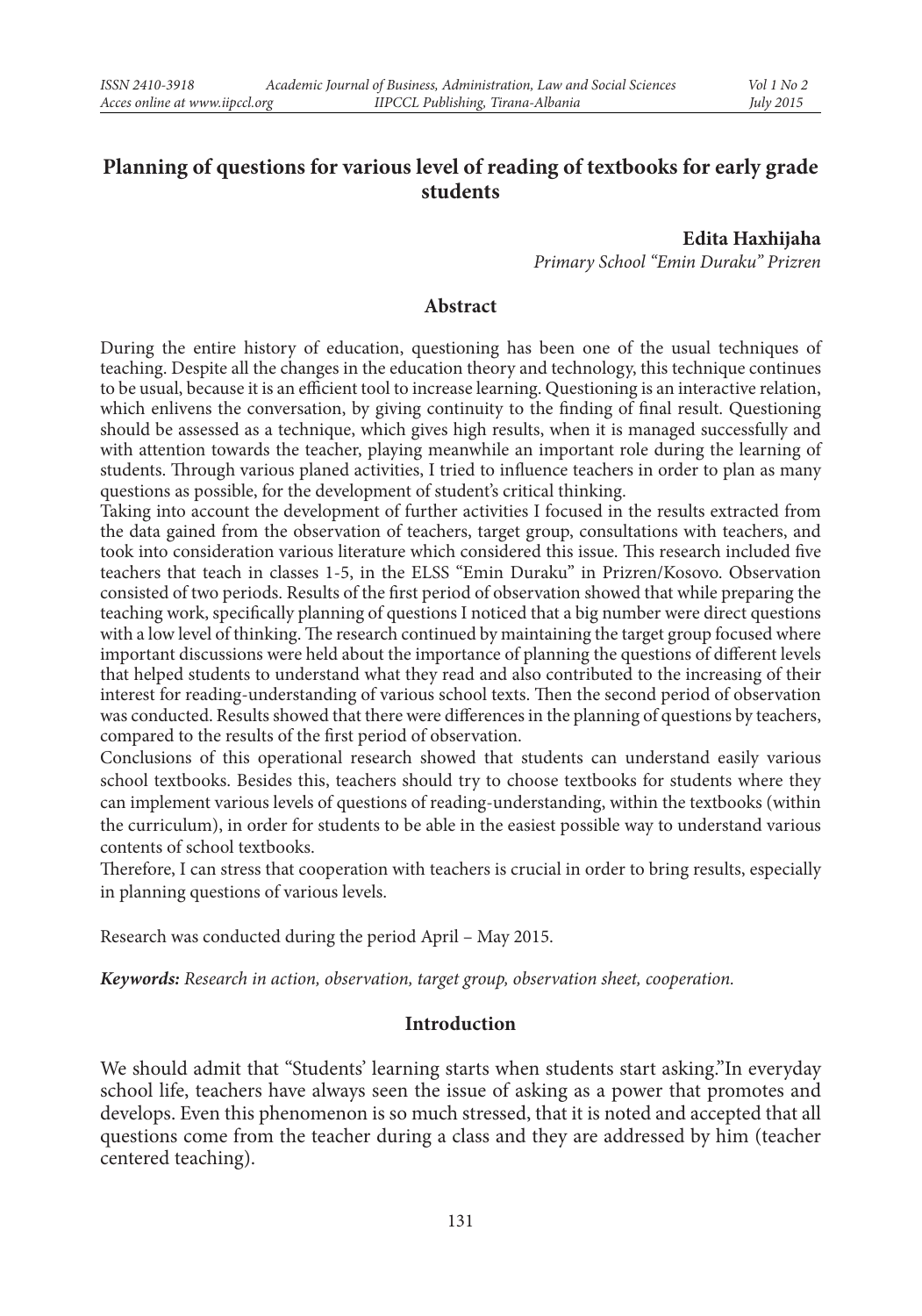Students should answer teacher's and book's questions. They are not seen as education subject which can produce questions. Very few teachers have tried to bring to the center of attention the issue of questions being asked by students. Students' questions come spontaneous and rare. To develop a powerful interactive learning process, teachers have to ask questions about a certain topic. Transformation of teaching with students brings an innovation in the learning process.These are prosperous classes, where students, during the class, take their time to learn: *by reading, writing and speaking.* 

The process of articulating questions by students during class brings other positive aspects in classes oriented towards the interactive teaching, with the aim of learning from students. School textbooks filled with such didactic elements need to be analyzed in various ways. In this sense, planning the questions is one of the most important matters in the teaching process. They do not only exercise student's memory, but also the student's learning for interaction, various activities during the class and also exercise the critical thinking. The Planning and preparing of questions requires professional knowledge and abilities from a teacher. It is necessary to increase the awareness and professional development of teachers for better planning of questions which encourage and develop critical thinking in order to create student thinkers, not just remembering development. Thus, cooperation with teachers will mitigate this problem which is present in the learning process. This will affect their professional development, which is meanwhile not only needed but also essential in modern teaching and learning.

### **Categories of questions**

*Gallagher* and *Aschner* classify questions in four categories:

*1) Cognitive questions,* related to memory. These are the kind of questions which call the simple memory for information. Example: *Who invented penicillin?*

*2) Convergent questions.* They are the kind of questions requiring an opinion and for which there is only one correct response*.* Example: *See the photo. Why both triangles are similar? 3) Divergent question.* They are unfinalized questions, which make a student think, but for which there is no single correct answer. Divergent questions stimulate creative thinking and imagination. Example: *What course would have taken the development of country, if the liberal – democratic views of S. Malshova would have been accepted?* 

*4) Evaluative questions*. These are the kind of questions which put in action students' judgment. Example: *Did Albanian state act wisely in using Drini River to produce electricity?* Teachers should pay attention when choosing questions and always depending on aims they wish to achieve.

# **Criteria for effective questions**

Several criteria are set which serve to make as more effective questions as it is possible. They can be used not only in the classroom, but also in tests, written assignments, exams, etc. Those criteria are:

• A common question should require something defined. It should be expressed in a simple, clear and direct language, in order for students to understand.

• A question is appropriate when it is challenging and provokes thinking. The main aim of questioning is to stimulate learning.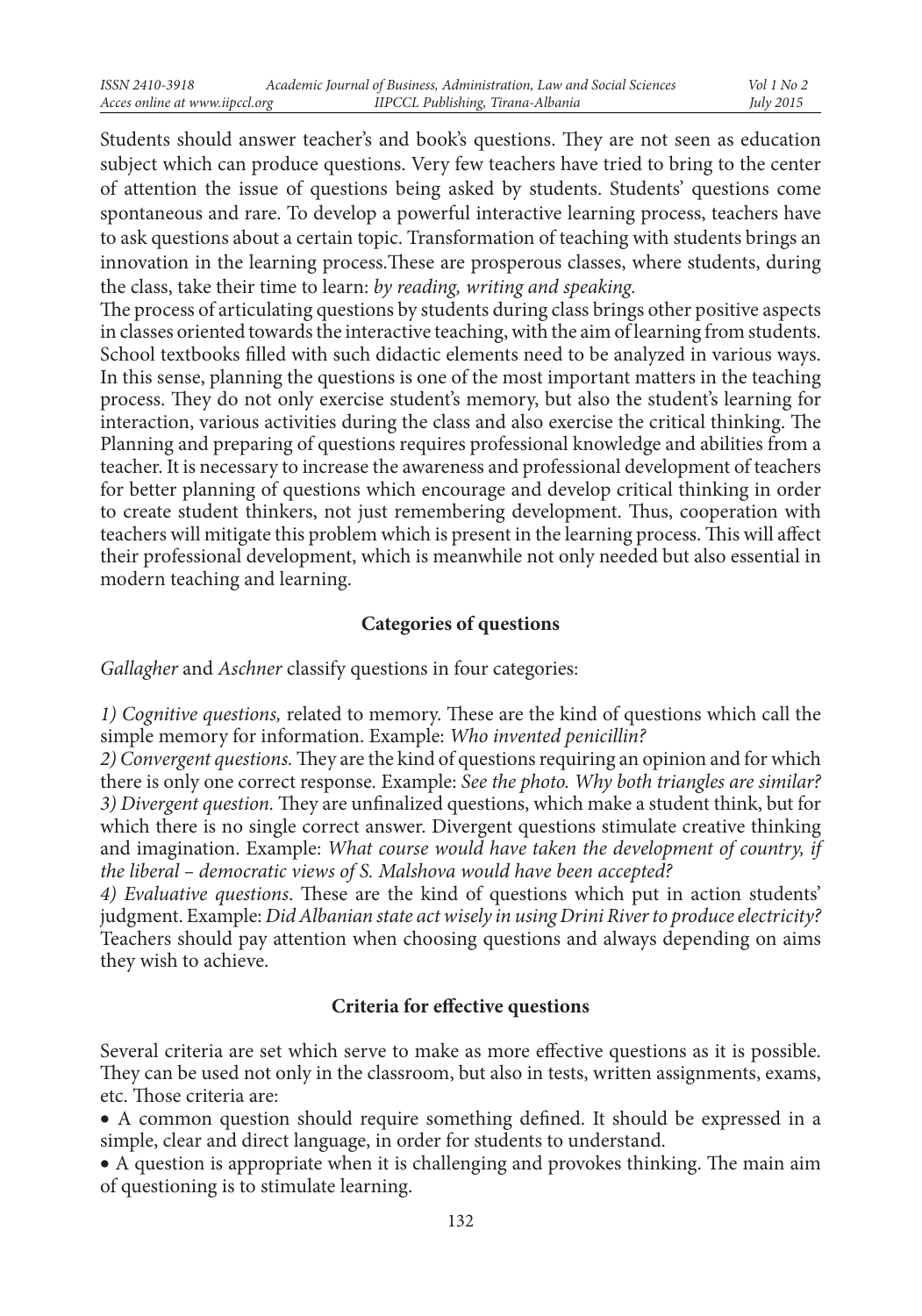- Appropriate question is adapted to age, skills and interests of students.
- Question should suit its purpose.

#### **Managing of questions and answers**

Students should be encouraged to make questions. The basic question lies in the way of encouraging students to make questions. This will be achieved by creating a free, tolerant atmosphere in which students' opinions are welcomed and respected. Obviously this should be done if the studied material is interesting and important to them. In order to fulfill this requirement, teachers should wonder how to achieve it. This is done by starting from the time of planning and writing the class book.

Not all students' questions are important. Questions of a lower importance, but sincere, can be answered briefly, but they shall never be left unanswered. In the cases when a student remains unsatisfied by the answer, teachers should reach an agreement with him, to make the explanation individually, but later on, in order not to obstruct the class. The promise should be kept and in the first occasion, the matter should be discussed. In the occasion of important questions, it is a good idea to return to the issue for discussion. This should be done with another student or with the entire class. It may happen that we can't answer a certain question. In this case there is nothing wrong to admit this impossibility. Perhaps a student from the class might know the answer. In contrary, teachers should make efforts to find the answer or ask for somebody's assistance. Later on, when the answer is found, we should make sure to tell it to the curious student.

#### **Planning and addressing of questions**

The academic level of students, very difficult questions, and abstract ones doesn't help in learning, in contrary, they become source of desperation. Questioning should be considered more as a technique with which you can teach and a technique to see how much and what students know.

Often questions can be informal. They should be made in pleasant, easy manner and in a way to encourage communication. In this manner the necessary encouragement can be given to the students. Questions should be clear and specific. They should be addressed according to the logic and change pursuant to the complexity of state. Questions of the higher level should be based on those of lower level; students should be given sufficient time to think about answers. In this manner, everyone has an opportunity to review the question. This technique has another positive aspect. When we ask the question, nobody knows who will answer. This influences the students to be prepared. Nevertheless, every rule has its exceptions. It may happen to see an inattentive student. In this case it is better to mention his name first, and then ask him a question. In this way, it is required his attention, also the attention of others like him and the question helps them return to work. Another technique that can keep an attentive class is by making the question only once. If, for any apparent reason, a student did not understand or hear, then repeating the question should be done only for courtesy. This rule can also be used to give a reply. Repeating the answers simply wastes time and promotes the lack of attention. If we want to address a lesson issue it is better to return to it in another way and not to repeat the answer. Another way to keep students ready is diffusive addressing of questions. Meanwhile the old system of control, calling students by alphabetic order or any other order should not be applied in this case, because it is "deadly" for students' attention.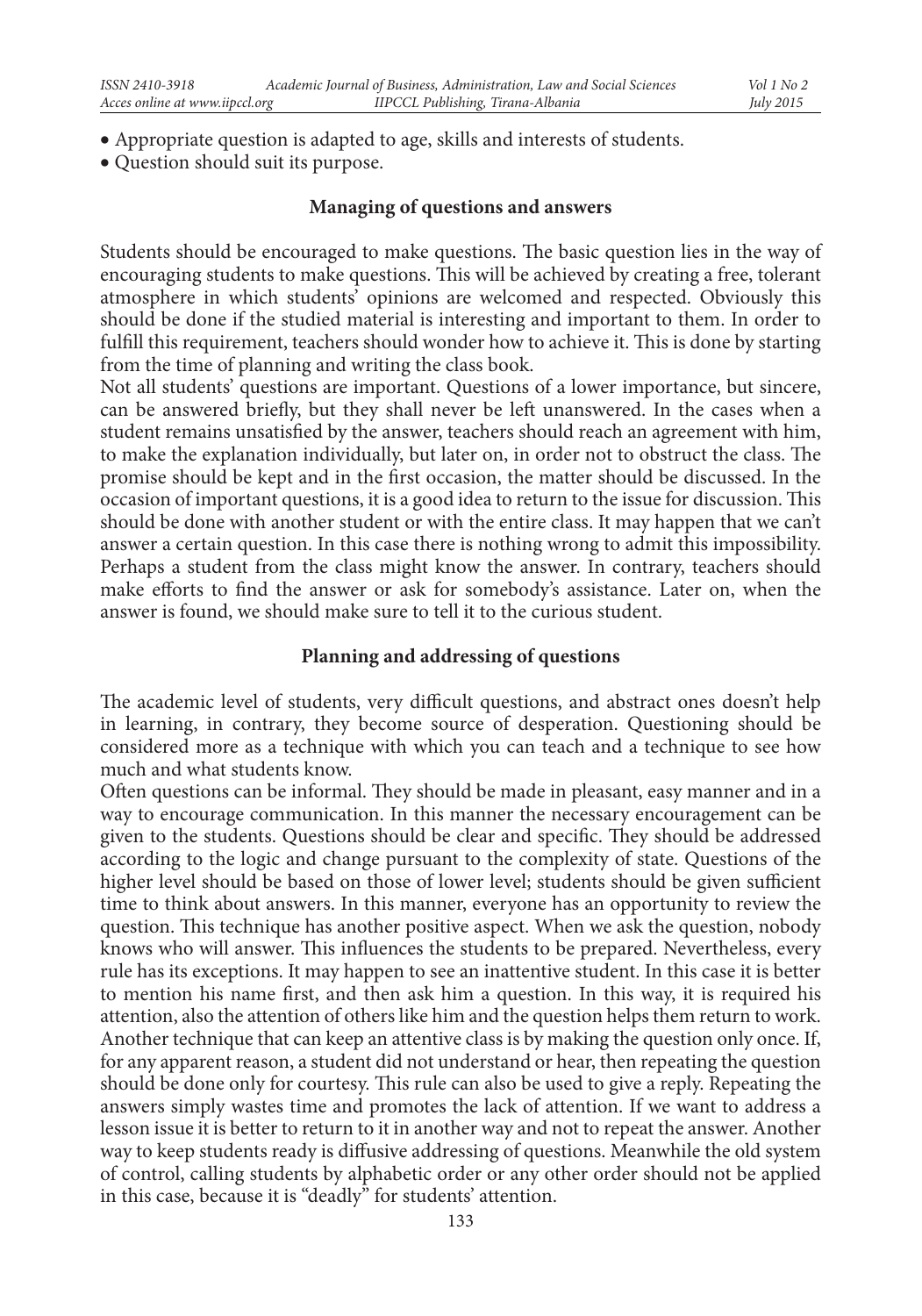Questions which can't be answered should be avoided and those that require short and mechanical answers, because such situations create class dumps. The most important question is to understand that, in order to attract the natural and efficient attention of students, more interesting matters should be asked, to provoke thinking.

#### **Questions that require thinking and challenging questions**

A teacher who teaches should continuously have consideration of questions that require thinking. Even though these questions are not difficult to be used, they require more skills and preparation. It is easy to make "dry questions" regarding what is mentioned in the textbook. But this practice is not motivating. Thus, teacher should use questions that require thinking, until this becomes second nature. Every time when it seems suitable, "the assessing" questions should be practiced. Students should be asked often to assess eachothers answers, but this should be done in the form of sharing ideas and opinions: "Ana, do you agree with Genti?" Sometimes it is a good idea to ask questions whose answers are not in the lesson text. The best question which requires opinion, is the one which doesn't have any concrete answer, we should insist in valid logical reasoning. Students should be allowed to express themselves, in order to defend their reasoning. But, on the other hand, teachers should accept very long reasoning, which creates confusion. We should bear in mind that correct understanding and proper use of questions that require thinking leads to real discussion and avoids teaching with questions and answers, simply "to catch". Many of the questions that require thinking are challenging questions. The whole idea is that the students are assisted in clarifying thinking, but, on the other hand, not to force them to draw conclusions. The purpose of the technique is not only to give a correct answer, but also the improvement of critical thinking.

#### **Review of literature**

Teachers ask questions, students answer. This form of teaching is sometimes called control of knowledge (improvement in learning) that was a practice for many years (Stodolsky, 1988). Teacher's questions create a framework for giving the content of a particular lesson. This scheme according to teacher's view, consists of initiative (teacher asks questions, answer (student responds) and reaction (praise, correction, deepening or expansion in question) or IRE, Initiation (questions for control of knowledge), Response (response) and Evaluation (assessment) (Burbules & Bruce, 2001). Efficient techniques for making questions can be among the powerful tools that teachers can use during teaching classes. A key element of contemporary didactic techniques is to divide involved students cognitively (in the cognitive process) and here are specifically efficient master strategies of making questions. Questions play multiple roles in cognition. They can help students in repeating information in order to better remember. They can function in identifying gaps in the knowledge fund of human, and to stimulate curiosity and long-term interest.

### **Types of questions**

Some education researchers have calculated that a typical teacher makes around 30 to 120 questions during a class, or 1500000 questions during his entire carrier as a teacher (Sadker & Sadker, 2006). All kinds of questions can be effective (Barden, 1995). Nevertheless, for different students, several models of questions are in general better than some others. The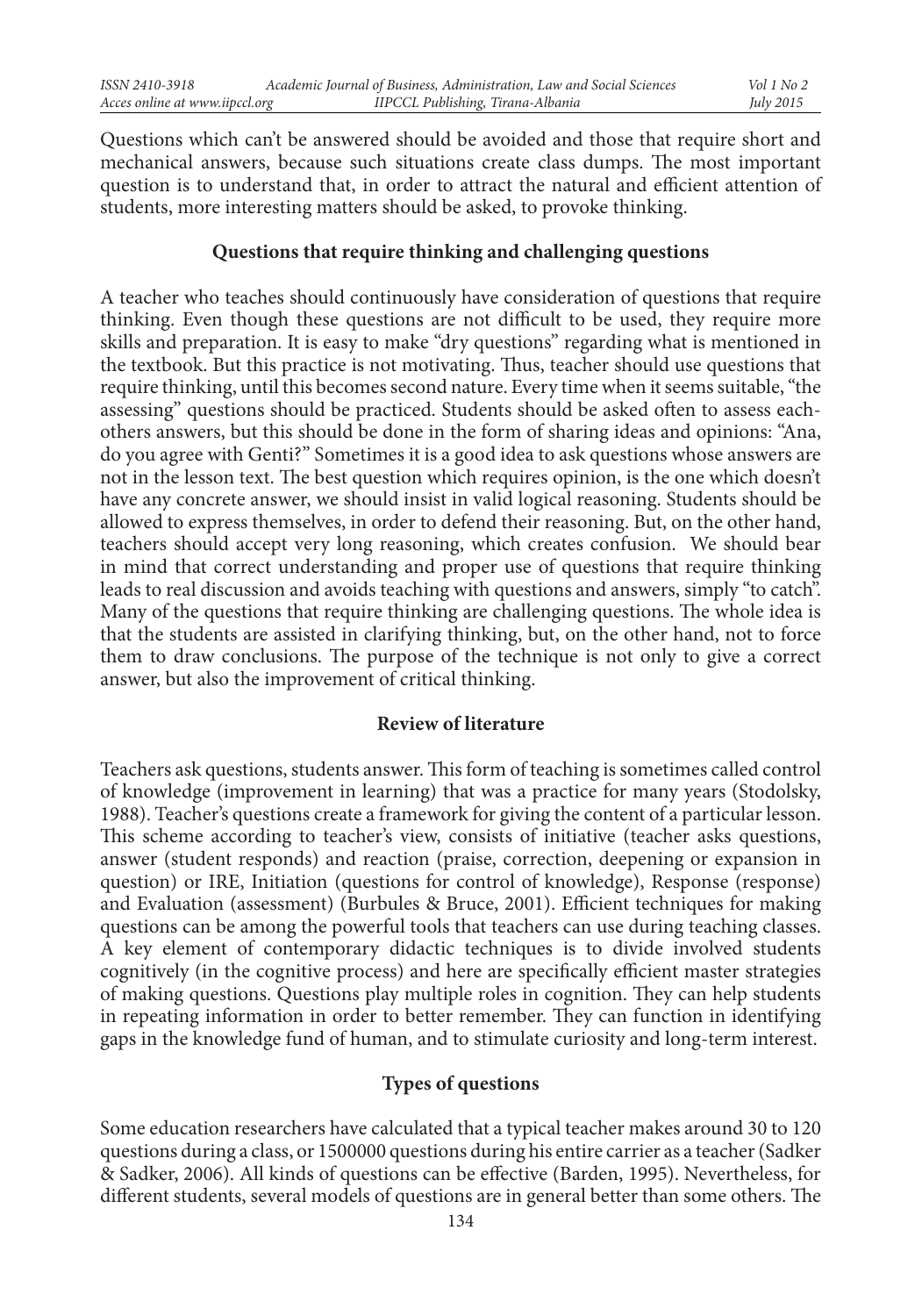best models for small pupils and children with disabilities of any age are simple questions which enable a high percentage of correct answers, better encouragement, help when student doesn't find the correct answer and recommendation. For students with higher skills, successful model includes tougher questions in higher levels as well as in lower ones, and also many critical opinions (assessments) (Berliner, 1987; Good, 1988). Regardless of the students' age or skills, all of them should have some sort of experience with opinion encouraging questions and if it is necessary, to assist them in learning how to respond. Students need time to think about the responses they will give. But, researches show that teachers wait approximately only one second for students to give them the answer (Rowe, 1974). When teachers learn to ask a question and then to wait at least 3 to 5 seconds before they ask a student to stand up and answer, students tend to give wider answers; more students tend to participate; to make more questions and to voluntarily give the required answers; students' comments, which involve analysis, synthesis, deduction and guessing, tend to increase and students generally are more secure in their responses (Berliner, 1987; Rowe**,** 1974; Sadker & Sadker, 2006).

# **Methodology**

For collection of data the quantitative approach was used, research in action, involving observation method, focus group, whereas as the instrument was used the observation sheet.

## *1.1. Aim and research question*

Every activity has a certain aim; therefore aim of this research is the professional training of teachers, through various ways, forms and activities, where teachers will be encouraged to plan as much as possible questions of high level and their implementation in the classroom which will influence in the understandable reading of textbooks.

# *Question of the research is:*

*How do different level questions influence in reading – understanding of early grade students?*

# *1.2. Context of school and participants*

The action research was conducted in the parallels I1, II1, III1, IV 1, V 1 of (ELSS) "Emin Duraku" School in Prizren. Data was collected in the above mentioned classes; also activities were implemented in these classes.

# **Analysis and interpretation of data**

In the first period of observation were collected data regarding the kind of questions teachers ask during the process of teaching and their influence in the students' development of thinking. Besides this, part of observation was also the way of asking questions and answers, how much teachers adhere to the performance, steps of asking questions as well as time of break, waiting time after asking. All of these factors influence in students' thinking and quality of answers. Data collected from the observation in the first period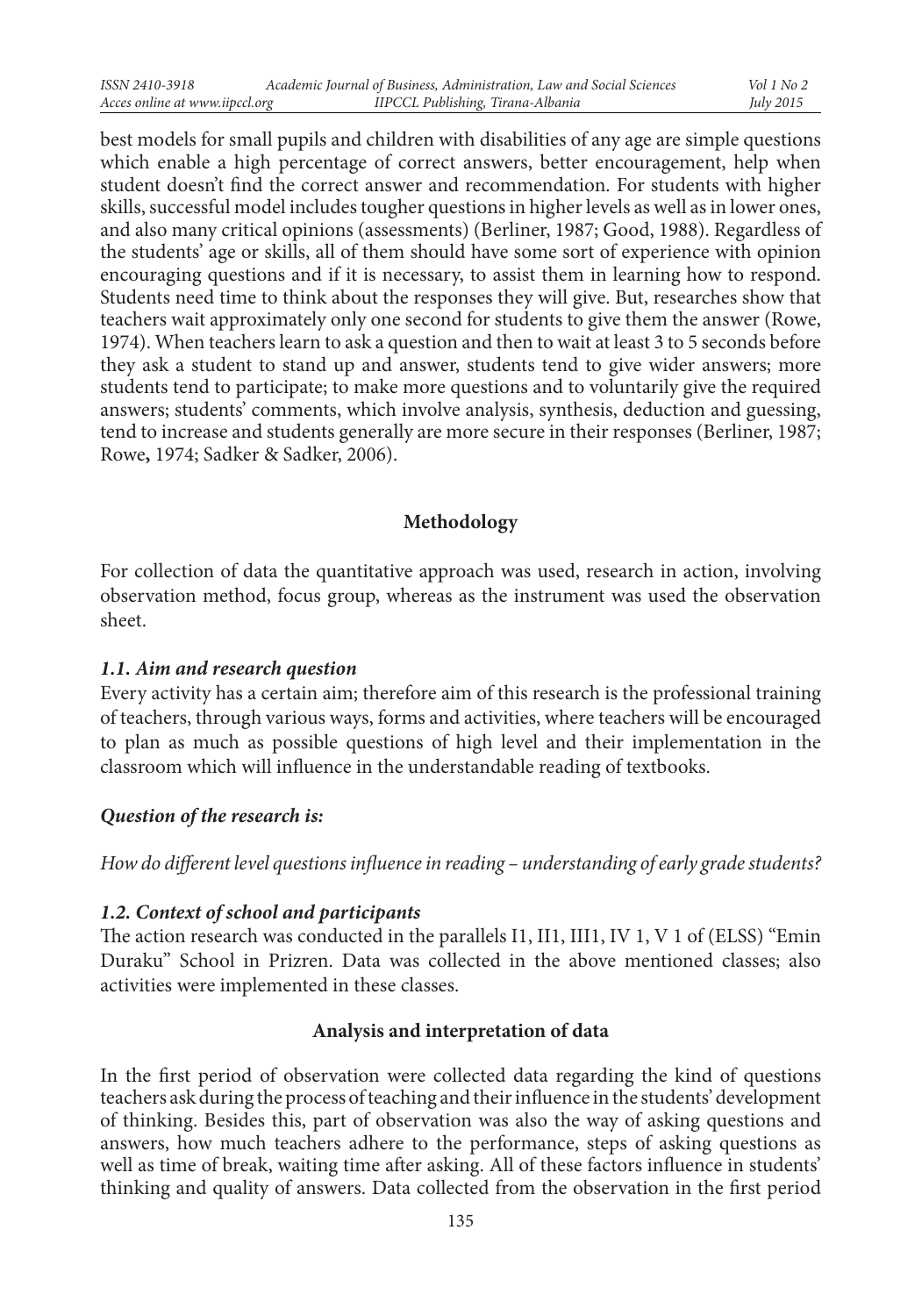served to find ways to improve at least a bit the teaching and learning process, particularly the areas of planning questions and the importance they have in the development of thinking. Data are shown through charts.





In this chart are shown data from the observation of teachers involved in the research. The aim of observation was the use of questions and their influence in students' thinking. Presented results show that in these cases of observation during the class differences in relation to the submission of questions of various levels among teachers as types of questions and difference in students' age were noticed, since the research was conducted with classes from  $1 - 5$ .

Data presented in the chart no. (1), show that teacher of class I1 made in total 13 questions, out of which 2 (20%) were cognitive questions, 5 (50%) convergent, divergent 2 (20%), evaluative 2 (20%) and 2 (20%) challenging questions.

In the other case of observation, the teacher of class II2 made 17 questions, out of them 2 (20%) cognitive questions, 5 convergent (50%), divergent 4 (40 %), evaluative 3 (30%) and 3 (30 %) challenging questions.

Further in the presentation of data at the teacher of class III1 it was noticed that divergent questions are more present during the observation of the class. From the total of 18 questions, 1 of them (10%) was a cognitive question, 4 (40%) were convergent, divergent 5 (50%), evaluative 4 (40%) and 4 (40%) challenging questions.

Further to the analysis of the research data gained from the observation method with the teacher of class IV1, we notice that out of 18 submitted questions during the class, 1 of them (10%) was cognitive question, 3 (30%) convergent, divergent 4 (40%), evaluative 5 (50%) and 5 (50%) challenging questions.

Teacher of class V1, out of 19 questions she asked during the class, 1 (10%) of them was cognitive question, 2 convergent (20%), divergent 5 (50%), evaluative 5 (50%) and 6 (60%) challenging questions.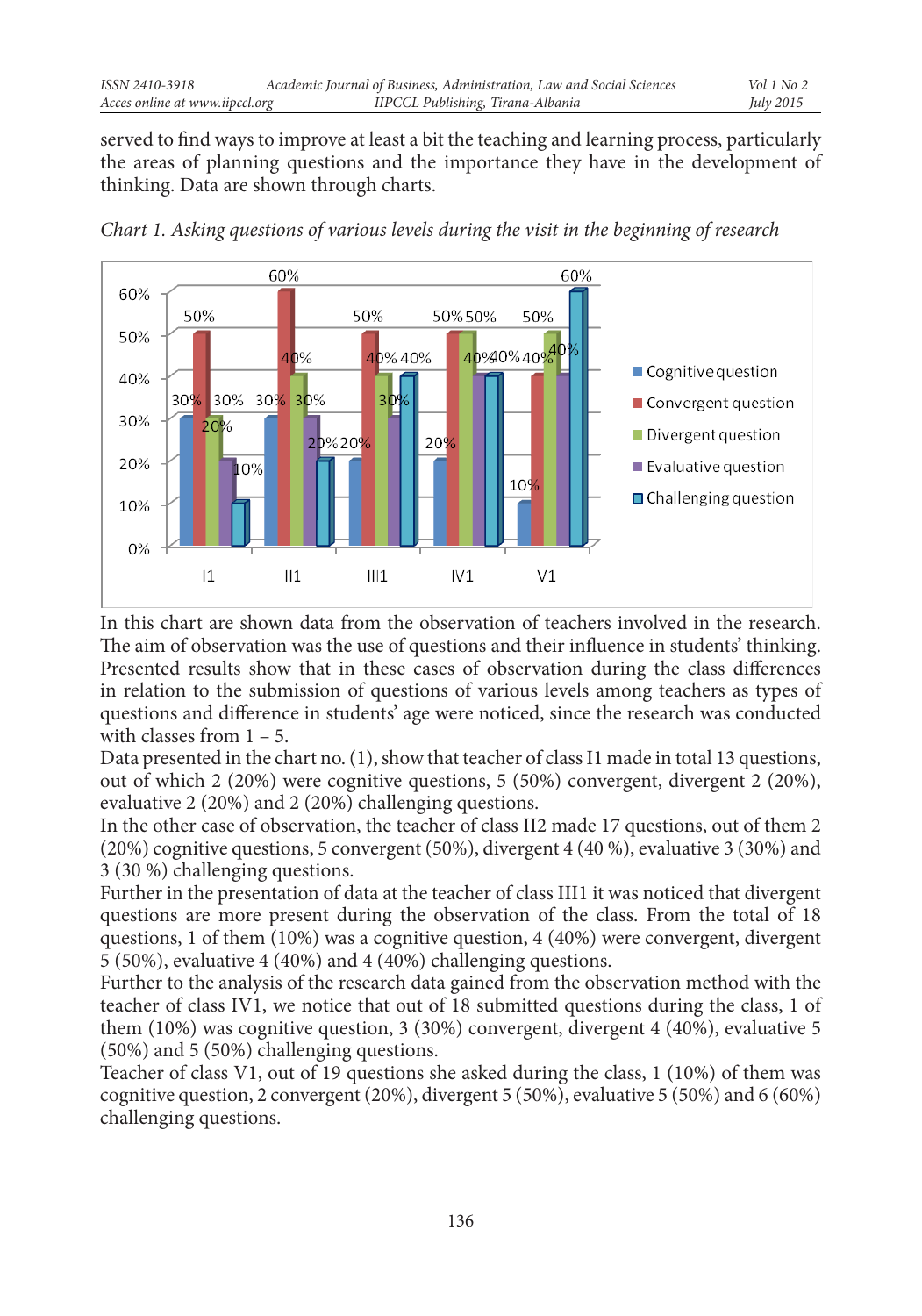## *Second period of observation*

After the conclusion of the first period of observation professional material regarding questions was offered to teachers. Afterwards the data gained from the observation in the second period were presented in the chart by analyzing them.





Data presented in the chart no. (2), show that teacher of class I1 made 14 questions in total, out of which 3 (30%) cognitive questions, 5 convergent, (50%), divergent 3 (30%), evaluative 2 (20%) and 1 (10%) challenging questions.

In the other case of observation, teacher of class II2 made 17 questions in total, out of them 3 (30%) were cognitive questions, 6 convergent (60%), divergent 4 (40%), evaluative 3 (30%) and 2 (20%) challenging questions.

Further, data of teacher of class III1, included a total of 18 questions, 2 of them (20%) are cognitive questions, 5 (50%) convergent, divergent 4 (40%), evaluative 3 (30%) and 4 (40%) challenging questions.

Teacher of class IV1 asked in total 20 questions, from them 2 (20%) cognitive questions, 5 (50%) convergent, divergent 5 (50%), evaluative 4 (40%) and 4 (40%) challenging questions.

Teacher of class V1, asked 19 questions in total, from them 1 (10%) was a cognitive question, 4 convergent (40%), divergent 5 (50%), evaluative 4 (40%) and 6 (60%) challenging questions.

### **Conclusion**

The analysis of the survey data pointed out that the aim of the research was achieved. Consultations and discussions with teachers have contributed to their professional development, which certainly is reflected in the quality of the teaching process. Therefore I can say that there is an increase of awareness among teachers to plan as many questions as possible for the development of critical thinking. This can also be seen by comparing the data of the first and the second period observation, which means that we have a significant increase in the number of questions intended for critical thinking. Taking